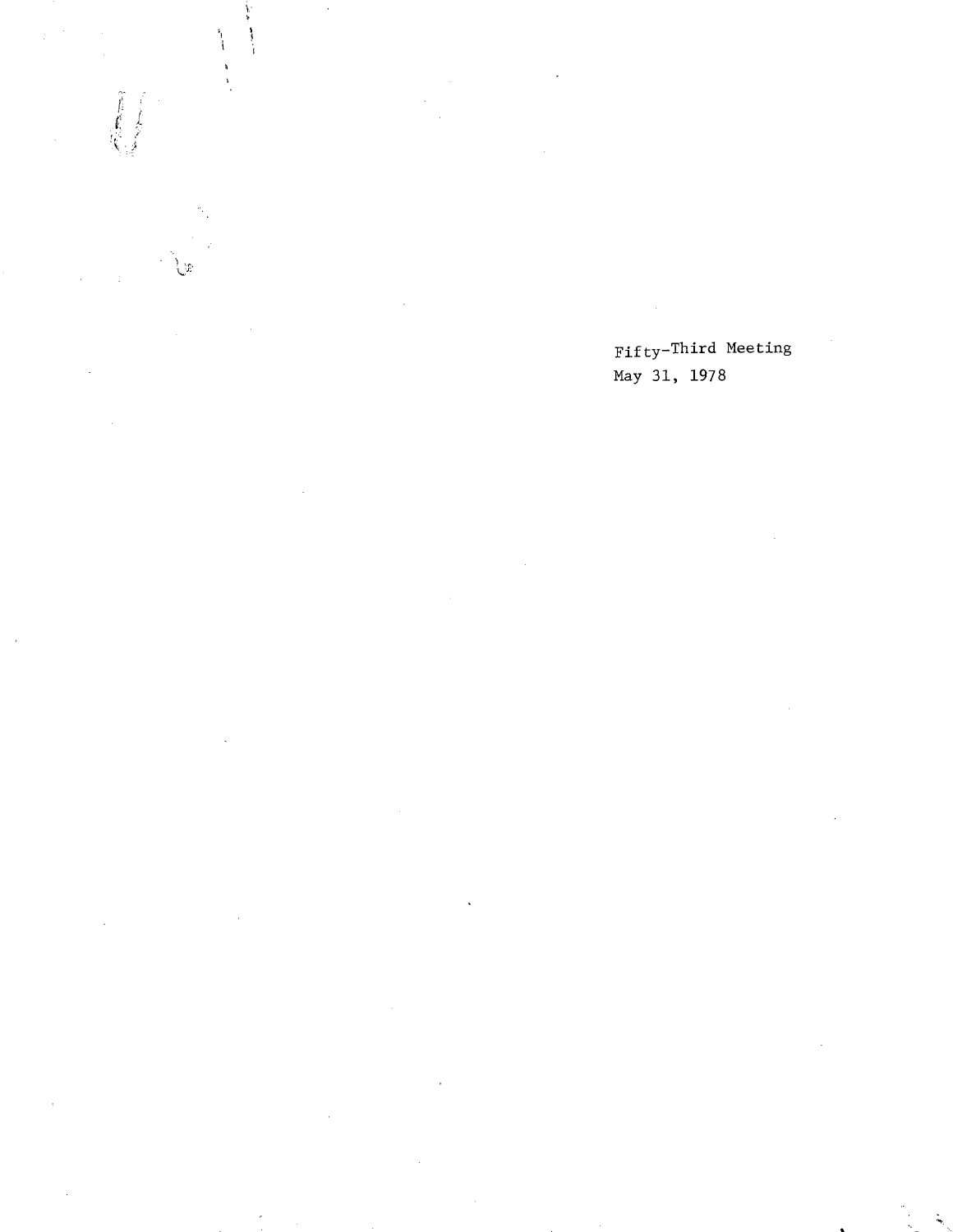Minutes of the Fifty-third meeting of the Executive Committee of Faculty Council held on Wednesday, May 31,  $\lceil$ 1978 at 2:30 p.m. in Room 250 Allen Building.

Members Present: Dean R. D. Connor, Professors B. D. Macpherson, P. K. Isaac, B. Mayba, H. Duckworth, P. Loewen, J. Brewster, A. Olchowecki, C. Platt and Mr. G. Richardson, Secretary.

Regrets: Professor G. Robinson

Visitors: Mr. E. Lister and Professor C. Henry

 $1.$ Minutes of the Fifty-second meeting held on May 10, 1978:

The minutes of the Fifty-second meeting were approved Duckworth (Mayba).

- $2.$ Matters Arising Therefrom:
	- (1) Computer Science Honours Program

This item was deferred to the end of this meeting.

#### $3.$ Communications:

There were no communications.

#### 4. Selection of Award Winners:

Before commencing the committee agreed that the initial round of selections would be tentative until a final assessment of the winners was made, having considered all the awards. It was further agreed that if the selected winner became ineligible at some later date, Professor Henry and Mr. Lister would be empowered to choose the alternative.

1. UMFA Scholarship

On the basis of previous awards being made on G.P.A.'s of less than 4.50 on entire programs, but of 4.50 over 30 credit hours or more (e.g. 4.50 in 36 credit hours out of say 39 credit hours) it was moved Loewen (Duckworth) that

"the UMFA scholarship be awarded to WALLEY. Keith Robert #938206"

#### UNANIMOUS

 $2.$ Maxwell S. Rady Scholarship

... 2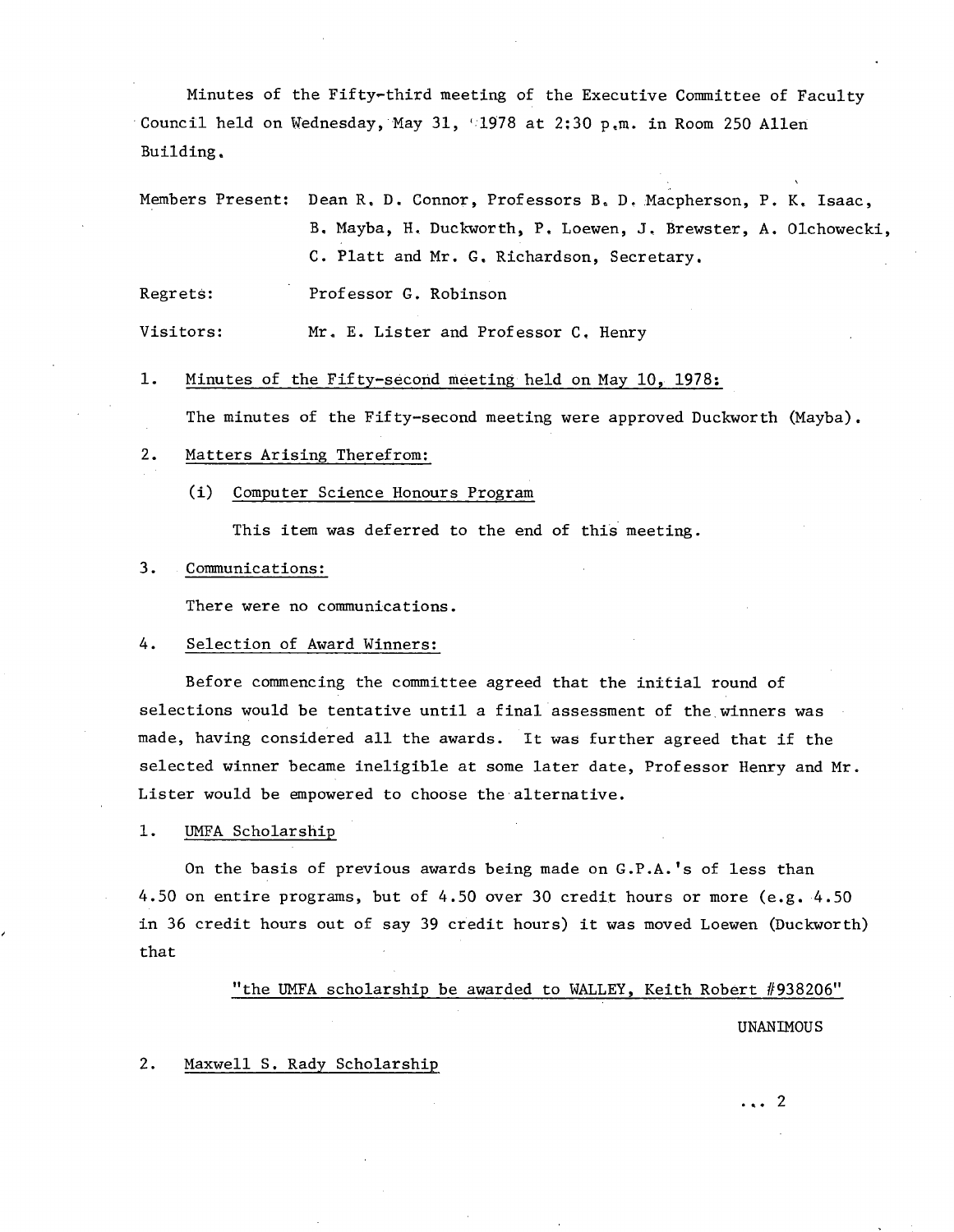It was moved Loewen (Olchowecki) that

"the scholarship be awarded to ANDERSON,  $K.E.$  #019507"

UNANIMOUS

#### $3.$ Morton Stall Scholarship

It was moved by Olchowecki (Loewen) that

"the scholarship go to MacKENZIE, Shelagh K. #582334"

UNANIMOUS

#### 4. Rosabelle Searle Leach

It was moved Duckworth (Platt) that

"the scholarship go to SCHAREIN, Robert Glenn #5039893"

UNANIMOUS

#### $5.$ University Women's Club

On the basis of having more Science courses, it was moved Platt (Duckworth) that

"the scholarship go to ADDISON, Brenda M.#5008015"

UNANIMOUS

#### $6.$ Isbister Scholarshi

It was moved Duckworth (Loewen) that

| "the first four scholarships go to |  |
|------------------------------------|--|
| Seah, S. T. #822134                |  |
| Makarenko, D. #587299              |  |
| Stevens, W. A. #5013118            |  |
| Legg, T. P. #549167"               |  |

UNANIMOUS

It was then moved Loewen (Duckworth) that

"the fifth scholarship be split between the five students with 4.45 G.P.A.s each receiving an Alumni scholarship or if Con, Andrew R. #176034 is awarded the Hogg Award, then

... 3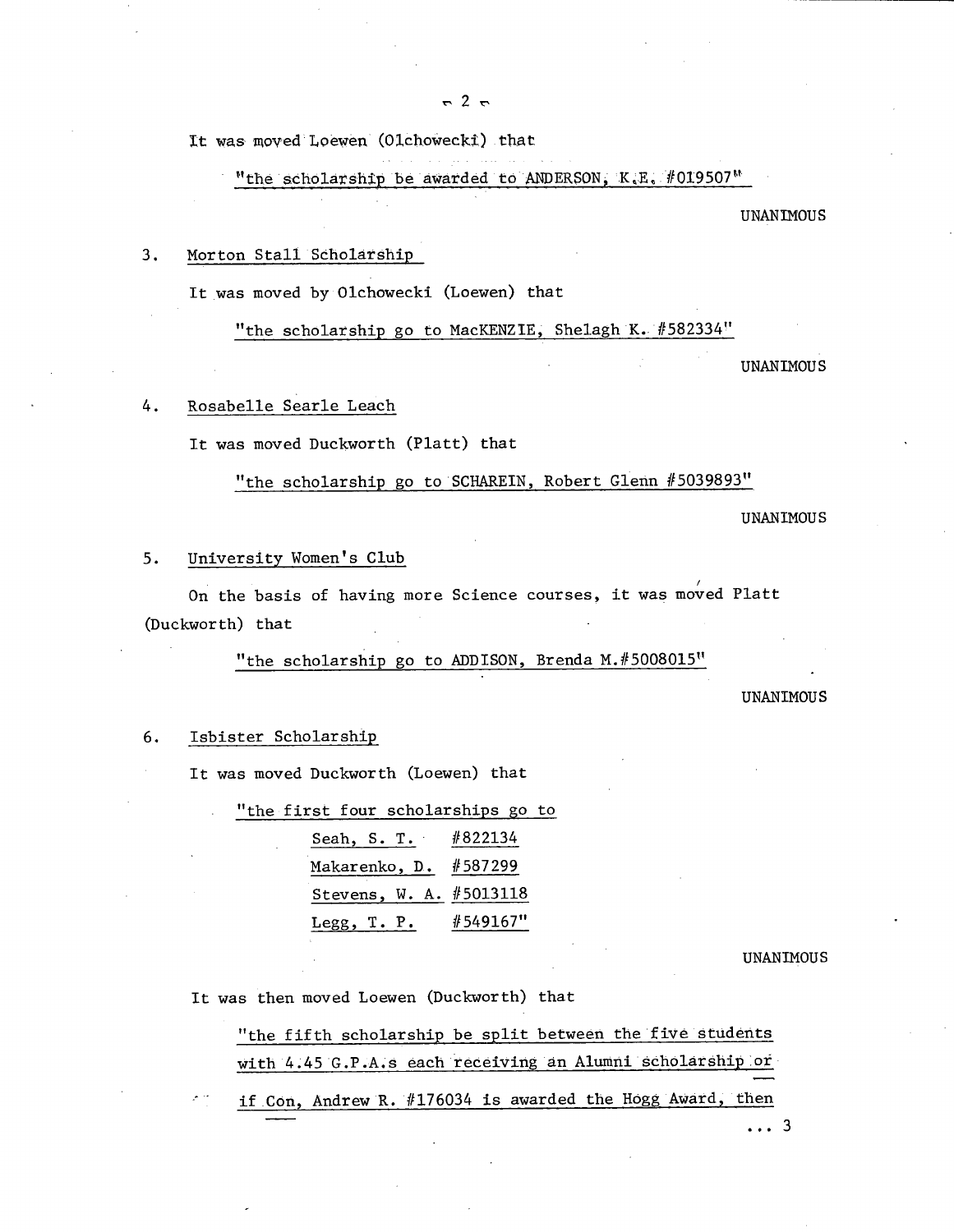## he not receive a share of the fifth Isbister award and it

be split four ways instead"

Winners were:

UNANIMOUS

| Con, Andrew R. | #176034  |
|----------------|----------|
| Lasker, S.H.   | #541126  |
| Young, L.T.    | #995623  |
| Labies, H.C.   | #5038143 |
| Tsun, N.S.     | #912335  |
|                |          |

### 7. Alumni Awards

Having allocated 5 Alumni Awards along with the Isbister Scholarships, it was moved Olchowecki (Loewen) that

### "the next 11 awards be made to

| #095314<br>#221132 |
|--------------------|
|                    |
|                    |
| #926180            |
| #864128            |
| $\#5006746$        |
| #5038879           |
| #717344            |
| #862078            |
| #446125            |
| #058143            |
| #325217"           |
|                    |

#### UNANIMOUS

It was moved Mayba (Duckworth) that

"the remaining 7 Alumni Awards be split between the 10 students with G.P.A.s of 4.30"

UNANIMOUS

| Cheng, K.H.                      | #155781  |
|----------------------------------|----------|
| Fritz, W.J.<br><b>Contractor</b> | #324051  |
| McClarty, G.A.                   | #612077  |
| Vogt, L. A.                      | #929066  |
| Millar, E.C.                     | #644166  |
| Millar, M. M.                    | #5025962 |
| Plett, E. G.                     | #736142  |
| McGinnis, R. K.                  | #5015656 |
| Ramsay, J. A.                    | #5038332 |
| Lander, C. A.                    | #536144  |
|                                  |          |

### 8. Governor General's Gold Medal

It was moved Platt (Mayba) that

... 4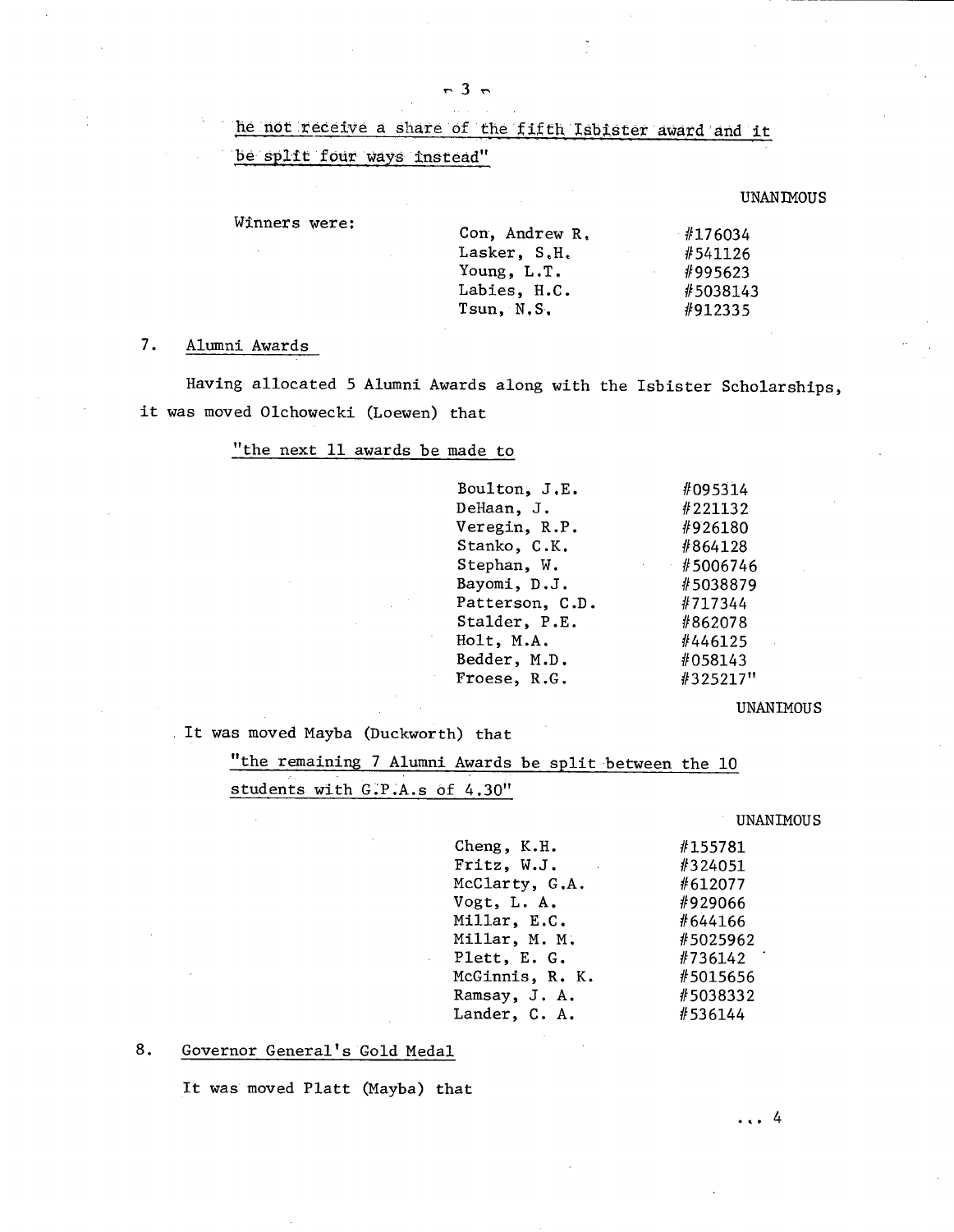### "the award go to ANDERSON, K.E.  $#019507$ "

#### UNAN **MOUS**

In concluding the selection of award winners the committee moved Platt (Duckworth) that

> "all motions made previously be ratified and that Professor Henry and Eric Liäter be authorized to make any subsequent adjustments deemed necessary"

> > UNANIMOUS

# 5. Discussion of Criteria and Guidelines for the Awarding of the Gold Medals.

The Chairman began by reading the minutes of the last Executive Committee meeting which stated the problems associated with the selection of the Faculty's gold medal winners and alluded to some of the possible tie breaking considerations. He said that although this year's list of candidates was much closer in grades than in most other years, each year's candidates produce some similarities that require lengthy discussions and a decision by this committee and it was felt that it was appropriate that the faculty had some consistent cr1 teria and guideline on which to base their selection.

Professor Henry said that Science was not alone in its difficulties, practically every faculty and school was faced with similar problems in their deliberations. He recalled some time back that Senate had been approached with regard to the possibility of awarding more than 1 Gold Medal and they had ruled that because the award was unique, only 1 should be presented. He explained that each faculty had its own regulations and guidelines for :deter-' mining the winners and it was his feeling that as long as the basis for the faculty decision was defensible and consistent it would be viewed favourably by any committee. What the bases were though would have to be the faculty's decision, there were no university wide guidelines.

In answer to why the award was made on the student's final year and not on two or even all years' performance, he said that it was largely because of tradition. Dean Macpherson referred to a letter from Senate dated 1974 in which it was stated that the medal be awarded to the student with the highest

 $\ldots$  5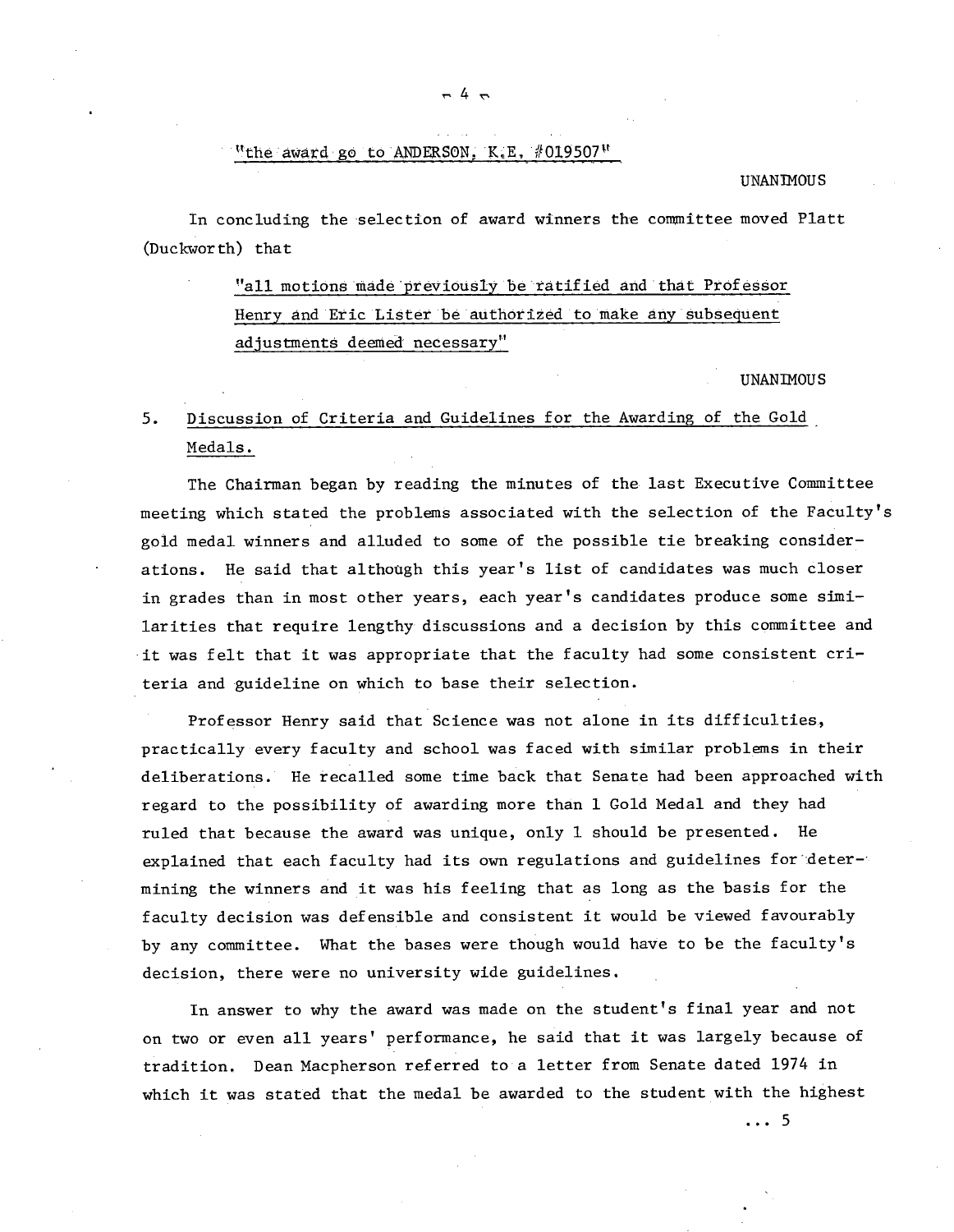grades in his final year. Professor Henry acknowledged this but confided that he felt this could be changed if thought fit,

Other points of view recorded were,

- $(1)$  making the awards on the basis of standing in Science courses (only) in the program,
- $(2)$ consideration of the relative numbers of Science courses,
- consideration of the level of courses taken for the degree (it is possible to get a General B.Sc.. with no course more senior than second year),
- consideration of previous years' work or all work within the program.

The Committee discussed the problem in a general manner and concluded that this was something that should not be solved at this single meeting. They did feel it was a problem that had to be faced. The next Executive Meeting would involve the newly elected members so that a second set of views could be obtained. This item would appear on the next agenda.

The Chairman thanked Mr. Lister and Professor Henry for their assistance and they left the meeting.

### 2. Matters Arising from the Previous Minutes:

The report on the apparent restrictiveness of the Computer Science Honours program was referred to by Dean Macpherson. He said that all the information that he had requested from his staff was now completed and he was in the process of studying it.

The meeting adjourned at 4:37 p.m.